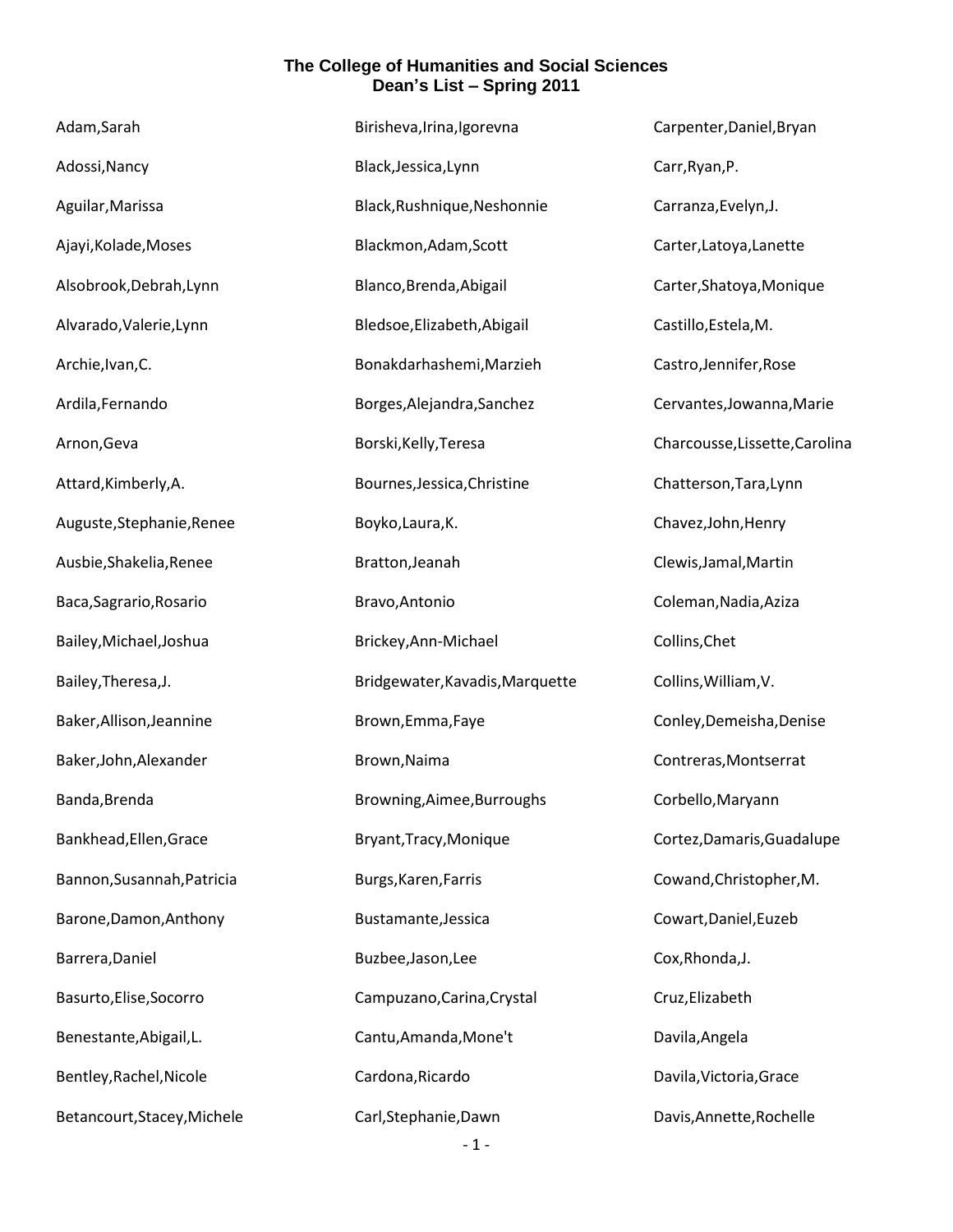| Davis, Melony, Squyres      | Espinosa, Daniel, Rodolfo          | Gordon, Ora, Odessa            |
|-----------------------------|------------------------------------|--------------------------------|
| Dean, Angela, Yvette        | Faiello, Rebecca, Jean             | Grainge, Erin, Lee             |
| Deleon, Adrienne, Michelle  | Fair, Ashley, Marie                | Grainge, Susan, L              |
| Delgado, Catherine          | Farciert, Emiliano, Cruz           | Grant, Duncan, Sutherland      |
| Dewing, Emily, Jane         | Fazal, Ali                         | Gray-Moore, Linda, Delores     |
| Diaz, James, Alexander      | Feil, Jennifer, M                  | Green, Cybriel, Lashea         |
| Dicicco, Elizabeth, Marie   | Fenoglio, David, Frank             | Gregory, Shelbi, Nicole        |
| Dicken, Taylor, Mae         | Finnegan, Katelyn, Renee           | Gross, Zina, M.                |
| Dickens, Joseph, Aaron      | Flores, Melanie, Arlene            | Guajardo, Christina, Elise     |
| Dickerson, Sherise, Jo'Shea | Fobbs, Rafael, Katrice             | Guerra De Jane, Blanca, Aurora |
| Dickinson-Smith, Robin, M.  | Forbes, David, Alexander           | Guerrero, Jessica, Jeanette    |
| Dixon, David, Russell       | Frame, Laura, J.                   | Guest, Jayson, Lexaeus         |
| Doan, Paula, Michele        | Franklin, Michael, Wayne           | Gutierrez, Daniel              |
| Dorsey, Latrina, Yvette     | Fregia, Leanna                     | Hajdik, Lynn, Ann              |
| Doughman, Diana, Lynn       | Galvan, Juana, Ivette              | Halabi, Samar, Ezzat           |
| Downs, Jeffery, T.          | Garcia, Claudia, P.                | Hall, Sherri, Teresa           |
| Dunn, Owen, Palmer          | Garcia, Eric                       | Hardge, Falen, De' Jael        |
| Dwoskin, Drew               | Garcia, Megan, Elizabeth           | Harr, Sara, Elizabeth          |
| Eagleburger, Stephen, Wayne | Garcia, Vicky                      | Hart, Kacey, C.                |
| Eckerman, Debra, Diane      | Garza, Brian                       | Hatman, Lisa, D.               |
| Edwards, Jacquelyn, E.      | Garza, Sandra, Lizeth              | Heckman, Amy, Marie            |
| Ellis, Travis, Hunter       | Gavin, James, Bennett              | Hernandez, Carmen, Refugio     |
| Ellsworth, Matthew, Dylan   | Giraldo, Diana, Carolina           | Herrera, Lindsey, M            |
| Ene, Rosann, Hope           | Gistarb, Fred, F.                  | Herzog, Holly, Danielle        |
| Ervin, Kelsie, Lanae        | Gomez, Jenifer, M.                 | Hill, Lisa, Stratton           |
| Esparza, Joanne             | Gonzalez, Yessenia, De Los Angeles | Hiller, Stephanie              |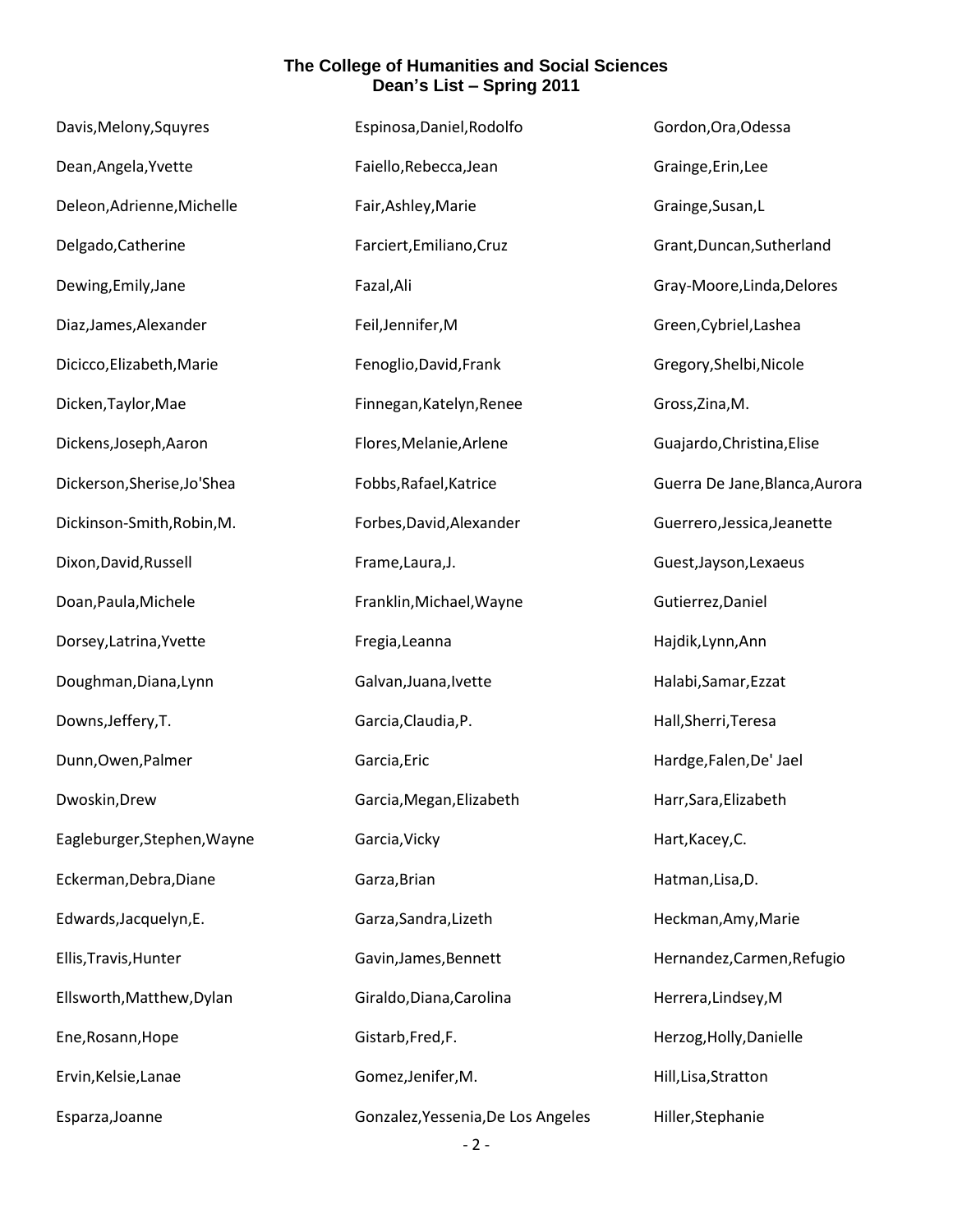| Hinojosa, Elvira             | King, Krenesha, Dionne        | Mathes, Scott, Reid         |
|------------------------------|-------------------------------|-----------------------------|
| Hinson, Amy, Cary            | Lafferty, Dwayne, Terrence    | Mathews, Jovan, Jonte       |
| Holmes, Ashlyn, Larae        | Larson, Carissa, Nichole      | May, Joshua, William        |
| Hopper, Rachel, A.           | Laurel, Ana, Allene           | Mayer, Sarah, Elizabeth     |
| Houshmand, Shahrzad          | Lawhorn, Angela, Darlene      | Mayon, Jared, Cole          |
| Hunt, Theresa, L.            | Layne, Christopher, Corey     | McAlister, Lauren, Miika    |
| Ibanez, Cassandra, Marie     | Levin, Lauren, Elizabeth      | Mcclain, Sierra, Katrese    |
| Ibarra, Sybil                | Lewis, Emerald, Star          | Medina, Eduardo             |
| Ibirogba, Paul, Jogunola     | Lipschutz, Laura, Elizabeth   | Melendez, David, Anthony    |
| Izaguirre, Mayra, Yazmine    | Lisiecki, Regina, Marie       | Melton, Nasheka, Deshion    |
| Jackson, Amanda, Leigh       | Little, Katherine, Rebecca    | Menchaca, Karen, Sue        |
| Jackson, Jay, D.             | Lloyd, Judy, C.               | Mendoza, Mario, Alejandro   |
| Jaimes, Natalie, Carol       | Lopez, Flor, De Los           | Mercado, Jaime              |
| James, Erin, Rebekah         | Lopez, Joseph, Angelo         | Mikeska, Nathalie, Tarco    |
| Johnson, Reginald, L.A.      | Lopez, Yvette,                | Miller-Smith, Nicole, C.    |
| Jones, Courtney, Brienne     | Lozano, Ruffo, R.             | Mindiola, Gilbert, Anthony  |
| Jones, Ivory, DaSean         | Lucas, Shaina, Latrise        | Miranda, Elizeth            |
| Jones, Kourtney, Grace       | Luna, Michelle, Ann           | Mitchell, Venettea          |
| Kangieser, Faith, Jennifer   | Maldonado, Victoria, Arrow    | Mixon, Mark, Andrew         |
| Karam, Philip, Michael       | Manning, Kathleen, Dimple     | Modaresi, Mojan             |
| Kariuki, Christine, Tujanael | Mares, Toya, Trenice          | Montelongo, Jesus, Salvador |
| Kasper, Janet, Lynn          | Martinez, Adriana, Fabiola    | Morales, Lucha, I.          |
| Khan, Hina, Rashid           | Martinez, Isabel, Christina   | Morales, Mayra, Claribel    |
| Khan, Muhammad, A.           | Martinez, Lenda, Lee          | Morales, Zulma, Suscely     |
| Kilgore, Laura, Jane         | Martinez, Monica, Liliana     | Morehead, Charles, Anthony  |
| Kimani, Jane, N.             | Massinburg, Blakely, Courtlan | Morris, Kevin, D.           |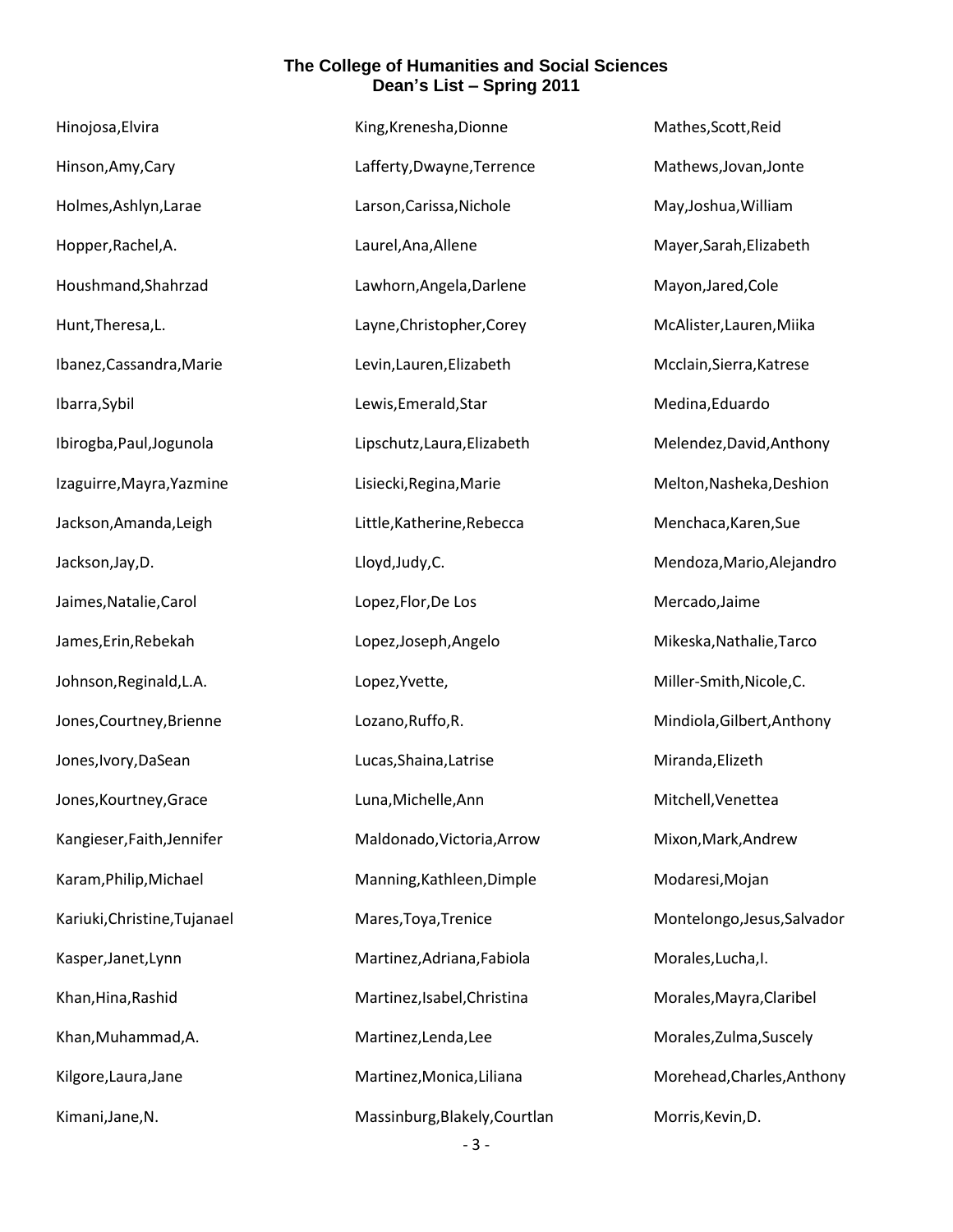| Morrissey, Robert, Andrew   | Patterson, Jared, R.           | Rhoden, Jonathan, Kyle      |
|-----------------------------|--------------------------------|-----------------------------|
| Mosley, Dawnyhell, Yvette   | Paulcheck, Meredith, Lynn      | Richardson, Lisa, Marie     |
| Moultrie, Chaniece, Nicoya  | Payne, Megan, Leigh            | Rideaux, Lajeanta, Ashaley  |
| Mueller, John, L.           | Pena, Diana, M.                | Riley, Gwendolyn, Ann       |
| Muhammad, Jonae, Martinique | Perez, Adriana, Marcela        | Rintrona, Albert            |
| Murray, Brian, Patrick      | Perkins, Heather, Renee        | Ritchie, Jennifer, Jo       |
| Musgrave, Brittany, Elaine  | Pfennig, Garreth, L.           | Roberson, Sallie, Nikia     |
| Naeem, Amna                 | Pham, Katelyn                  | Robinson, Kristin, Gail     |
| Najeeb, Sabira,             | Phillips, Dee Andrea, Juaniece | Rodrigue, Amy, Benkert      |
| Nealy, James, Allen         | Phillips, Laura, Anne          | Rodriguez, Angelina         |
| Nguyen, Tan My, Thuy        | Plummer, Sharbreon, Shami      | Rodriguez, Christina, Saenz |
| Nieto, Maria, Shaunte       | Polidore, Amanda, Jo           | Rodriguez, Elise, Saenz     |
| Noormohammad, Samreen, Y.   | Poon, Joey, Fang               | Rodriguez, Karen, Paola     |
| Novicke, Kacie, Leigh       | Postell, April, Monique        | Rodriguez, Laurie, Anne     |
| Okeke, Uno, Joan            | Pruitt, Barbara, Elaine        | Rodriguez, Maria, L.        |
| Olson, Robert, G.           | Prusak, Lisa, Louise           | Rodriguez, Pamela, Michelle |
| Osborne, Reshonah, Davis    | Quintanilla, Maricela, Ann     | Rodriguez, Sandra, Lisette  |
| Owens, Shane, Eric          | Ramirez, Rebecca, Jo           | Rojas, Ana, Karen           |
| Pablo, Annalisa, Derilo     | Ramos, Raquel, Nicandra        | Rollandi, Veronica, Lucia   |
| Pandey, Rajiv               | Randolph, Amanda, Rashion      | Roman, Diego                |
| Paningbatan, Mark, Gerald   | Reaves, Alison, Welch          | Romero, Brandon, Krall      |
| Parker, Bettra, Arniece     | Ressa Jr, Ames, Patrick        | Rosprim, Sarah, Grace       |
| Passero, Kelsey, Ryan       | Restrepo, Juan, Pablo          | Rothe, Kristen, Noelle      |
| Pasztor, Joseph, Michael    | Revelez, Robert                | Roxburgh, Lacy, Nicole      |
| Patel, Sheena, Upendra      | Reyes, Erika, Renee            | Ruediger, Stephanie, Yount  |
| Patino, Yohualli, Diana     | Reyna, Jacob, William          | Ruiz, Chloe, Denae          |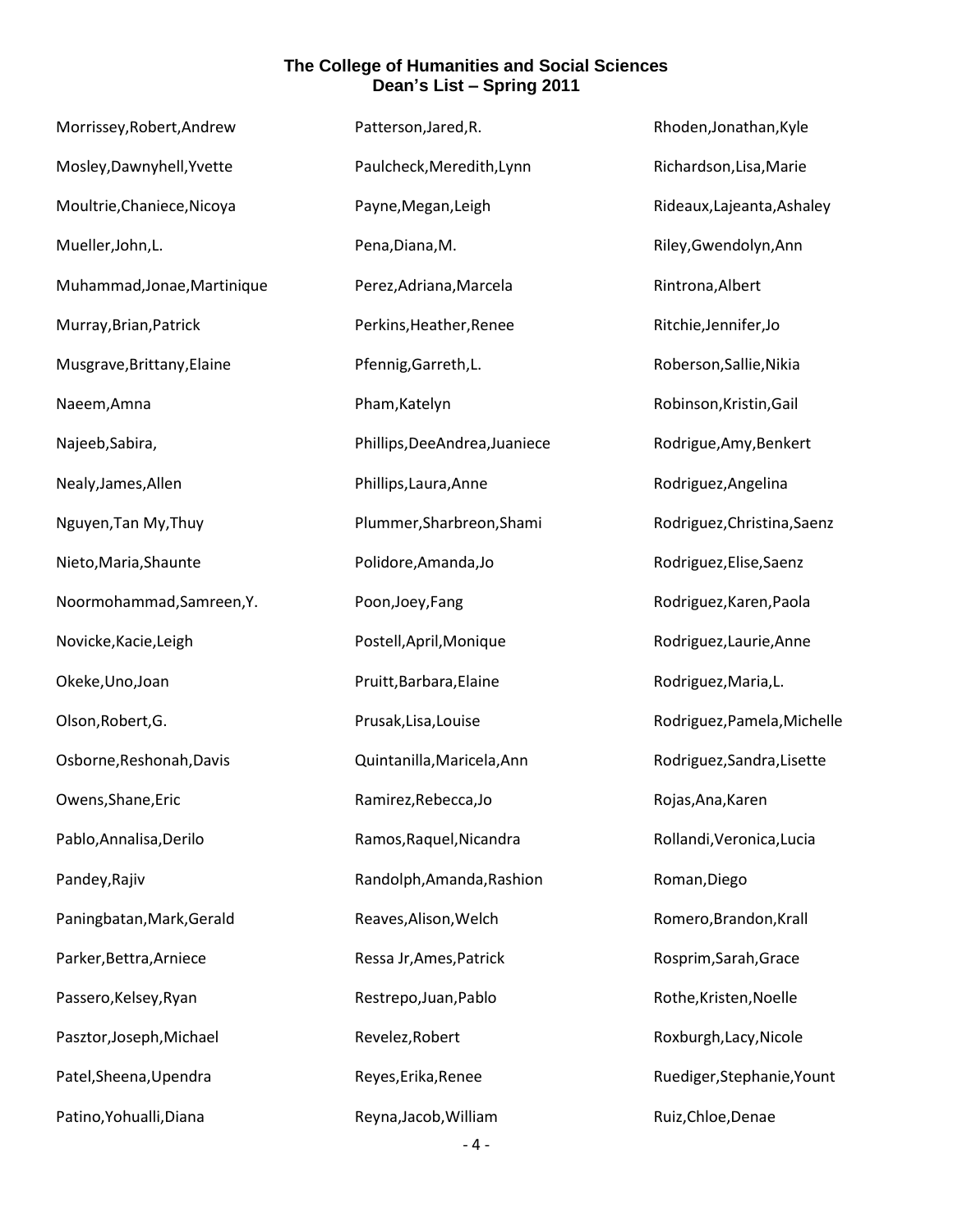| Rundquist, Kayleigh, Michelle | Smith, Johnny, O.              | Trevino, Raquel, E.                    |
|-------------------------------|--------------------------------|----------------------------------------|
| Russey, Marthalea, Sara       | Smith, Sheila, Vernell         | Triana, Mayra, L.                      |
| Ryan, Suzanne                 | Sorell, Lindsey, Diane         | Trotter, Harold, Lawton                |
| Saddler, Keva, Cherille       | Sparrow, Shawndale, Jones      | Tsang, Helen, Yuen Yee                 |
| Salazar, April, Michelle      | Spurling, Ashley, Nicole       | Turek, Jennifer, Anne                  |
| Sanchez, Eugenia, Patricia    | Stalarow, Staci, Allison       | Ulrich, Sean, Marshal                  |
| Sanchez, Jose, Eduardo        | Stathatos, Panagis             | Uriegas, Jacob, Richard                |
| Sanchez, Nely, Josefina       | Steadham, Janae, Micar         | Valdoz, Eileen, V.                     |
| Sanchez, Rosa, Elena          | Stephens, Ashley               | Vargas, Gabriella                      |
| Sanchez, Veronica             | Stevens, Andrew, Dudley        | Vasques, Kerry                         |
| Sandlin, Allison, Dael        | Stewart, Ana, Maria            | Vaughn, Vicki,                         |
| Santibanez, Norabel,          | Stokes, Timothy, James         | Vazquez Mellado Ruiz, Maria, Del<br>Ma |
| Scheel, Fawn, Christine       | Suarez, Maidelin               |                                        |
| Schmidt, Sara, Brittany       | Sullivan, Carrie, Elyse        | Vazquez, Laura                         |
| Schnautz, Sonja, Claire       | Sullivan, Crystal, Joy         | Vazquez, Paula                         |
| Scogin, Leah, Dianne          | Tackitt, Cynthia, A            | Vergara, Katherina, Veronica           |
| Scott, Candace, Marie         | Taylor, Tequilla, A            | Vidor, Erik, Richard                   |
| Sewell, Michael, Brent        | Thomas, Brianna, Monique       | Vigil, Lucila                          |
| Sherard, Andrew, M            | Thomas, Michael, Jerel         | Villasenor, Mario, Enrique             |
| Shulse, Jennifer, Ann         | Thompson, Matthew, Christopher | Villegas, Petra, Concepcion            |
| Siboldi, Pablo, G.            | Thompson, Sherrie, La'Niece    | Waggett, Hannah, Nicole                |
| Sims, Faith, Cheri            | Torres, Alexandra, H.          | Wagner, Carole, Gwen                   |
| Sissons, John, Francis        | Torres, Ericka                 | Walker, Cheryl, Sewell                 |
| Skrehot, Shelly, Elizabeth    | Torres, Francisca, M.          | Ward, Diane, Lynn                      |
| Smith, Christine, E.          | Tovar, Beatriz,                | Ward, Laura, Jean                      |
| Smith, Dwayne, Joseph         | Treece, Randy, S.              | Watkins, Terrica, Shana                |
|                               |                                |                                        |